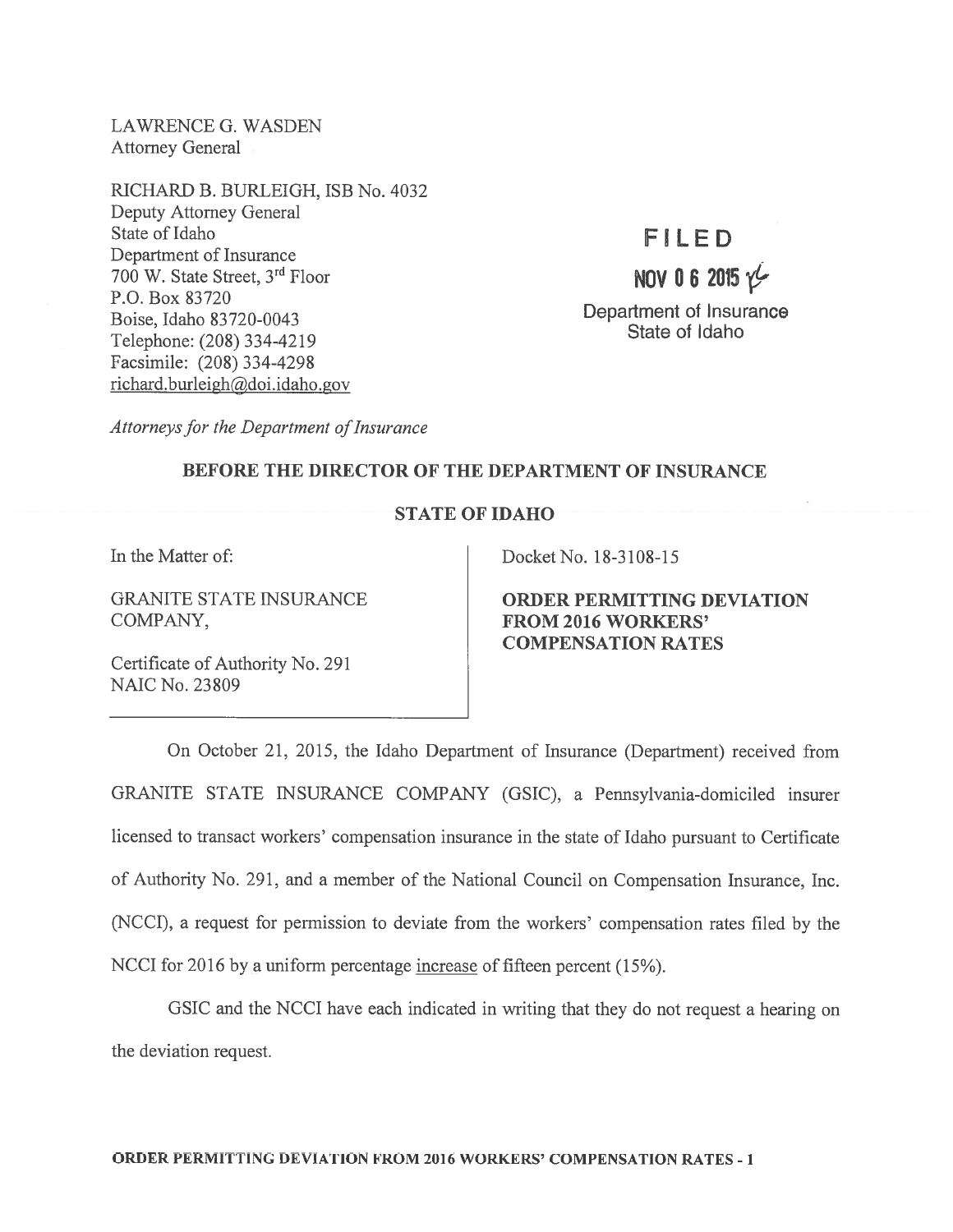The Department's Director (Director), having reviewed and being fully apprised of GSIC's reques<sup>t</sup> to deviate from the Idaho workers' compensation premium rates filed by the NCCI for 2016, and the requirements of Idaho Code § 41-1614, has determined that the requested rate deviation is justified.

NOW, THEREFORE, IT IS HEREBY ORDERED, pursuan<sup>t</sup> to Idaho Code § 41-1614, that GSIC's reques<sup>t</sup> to deviate by <sup>a</sup> uniform percentage increase of fifteen percen<sup>t</sup> (15%) from the workers' compensation rates filed by the NCCI for 2016, exclusive of terrorism rates, is GRANTED. This deviation from the Idaho workers' compensation premium rates filed by the NCCI for 2016 shall take effect on January 1, 2016, and shall remain in effect for one year from that date unless terminated sooner with the approval of the Director.

DATED this *G* day of November, 2015.

STATE OF IDAHO DEPARTMENT OF INSURANCE

revero

DEAN L. CAMERON **Director**